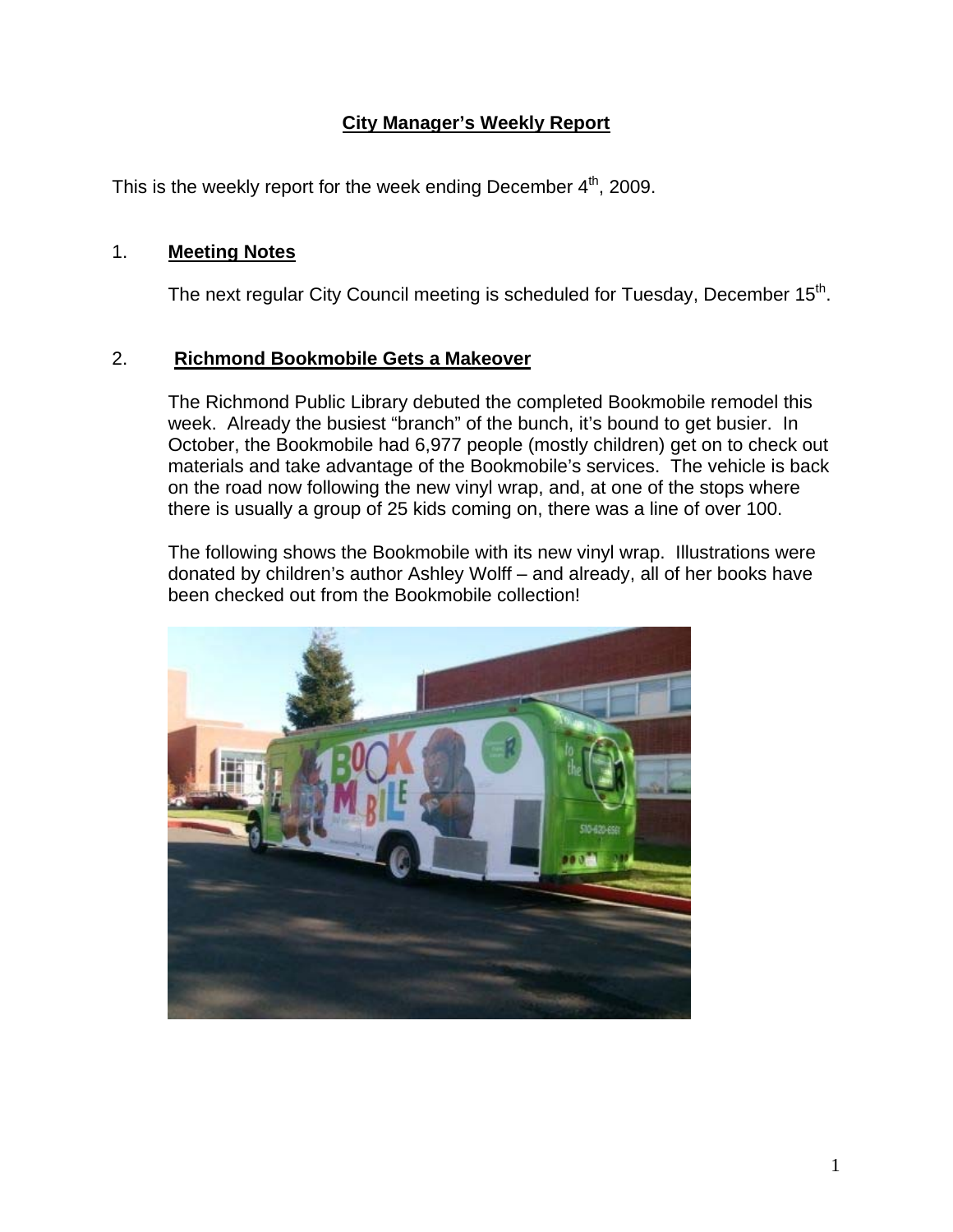## 3. **Status of Honda Port of Entry Project**

On November 9<sup>th</sup>, O.C. Jones and Sons, Inc., the selected site civil contractor for the Honda Port of Entry Project, officially commenced work. Activities since then have included demolition of the asphalt pavements and fences in preparation for grading activities in the proposed loading rail yard. Underground utility installation and railroad track related material staging has also commenced, and will continue for the next month, with early construction activities of the railroad track improvements also starting within the next month.

Of note regarding the project is the participation by Salvador Escobar, a local resident and engineering student at Contra Costa Community College. Salvador is assisting and serving on the development team as a project intern. Besides his education and professional aspirations, Sal is involved with Richmond Youth through the coaching of an under-14 co-ed team in the Richmond United Soccer Club.

## 4. **KCRT Continues to Troubleshoot at the Council Chambers**

As you know, Councilmembers and staff have received a number of negative comments regarding sound and picture quality at the new City Council Chambers, and KCRT is continuing to work to improve these issues. Specifically, KCRT staff has contacted an audio specialist to help correct the sound system in the Chambers to prevent feedback and other issues related to the sound system design. They have also been working to correct the audiovideo synchronization for the on-air signal. The in-Chambers synchronization is pending until after the sound issues have been addressed. KCRT is also aware of the complaints regarding the TV picture from the Council Chambers being dark and grainy, and are working with the project's electrical contractor to get enough light to provide a quality picture on video.

While feedback on the installed audio system is never a good thing, *"feedback"* from KCRT viewers and Council meeting attendees regarding sound and picture quality is always welcome.

#### 5. **Richmond Library Baby Summer Reading Game**

The Richmond Public Library offers a summer reading game each year from June to September to encourage reading, use of the library, and help students maintain or improve their school reading levels. This year, a new program was added so that babies, from birth to age 5, could participate. The baby summer reading game encourages parents and other adults to read to their babies and engage in learning games, fingerplays, and movement and music. The adult summer reading game was presented for the second year. Both the children's and teen programs continued as usual. In 2009, approximately 2,047 participants signed up for the program, an increase of over 19% from the 2008 program.